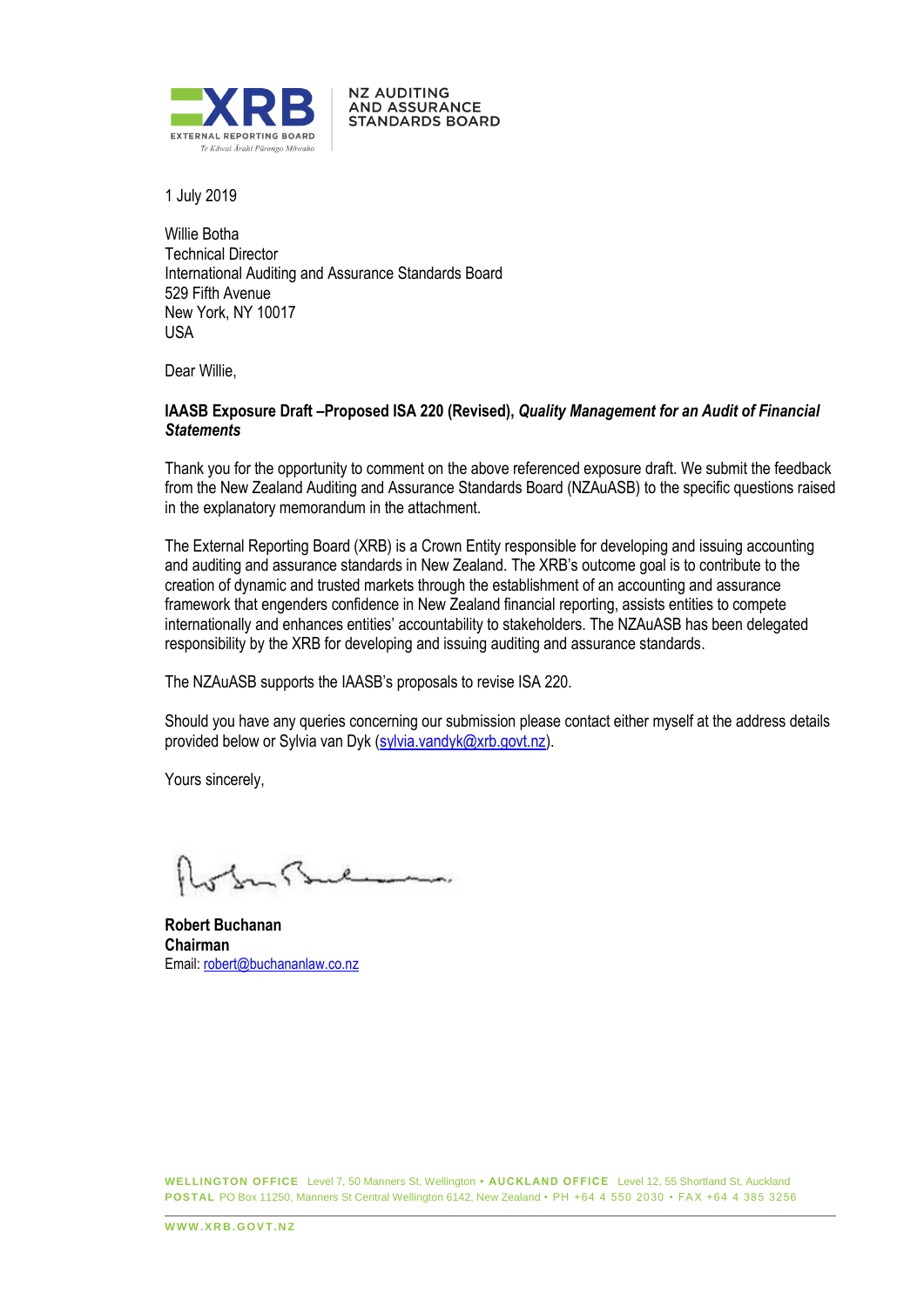# **Submission of the New Zealand Auditing and Assurance Standards Board**

## *IAASB Exposure Draft – ISA 220 (Revised)*

# **I Schedule of Responses to the IAASB's Specific Questions**

**1. Do you support the focus on the sufficient and appropriate involvement of the engagement partner (see particularly paragraphs 11-13 and 37 of ED-220), as part of taking overall responsibility for managing quality on the engagement? Does the proposed ISA appropriately reflect the role of other senior members of the engagement team, including other partners?**

### **Response:**

The NZAuASB supports the focus on the sufficient and appropriate involvement of the engagement partner as part of taking overall responsibility for managing quality on the engagement, including the stand-back provision of paragraph 37. However, the following alternate wording may help clarify the requirement, (deleted text shown with strike-though, added text shown with bold underline),

Prior to dating the auditor's report, the engagement partner shall determine that the engagement partner has taken overall responsibility for managing and achieving quality on the audit engagement **the requirement in paragraph 11 has been met.** In doing so, the engagement partner shall determine that…

**2. Does ED-220 have appropriate linkages with the ISQMs? Do you support the requirements to follow the firm's policies and procedures and the material referring to when the engagement partner may depend on the firm's policies or procedures?**

### **Response:**

Yes, the NZAuASB considers that the linkages are clear.

**3. Do you support the material on the appropriate exercise of professional skepticism in managing quality at the engagement level? (see paragraph 7 and A27-A29 of ED-220)**

### **Response:**

The NZAuASB supports the material on the appropriate exercise of professional scepticism in management quality at the engagement level.

**4. Does ED-220 deal adequately with the modern auditing environment, including the use of different audit delivery models and technology?**

#### **Response:**

The NZAuASB considers that the guidance in paragraphs A56-A58 adequately addresses different audit delivery models and technology.

## **5. Do you support the revised requirements and guidance on direction, supervision and review? (See paragraphs 27-31 and A68-A80 of ED-220)**

### **Response:**

The NZAuASB supports the revised requirements and guidance on direction, supervision and review. The requirements are more specific as to the meaning of direction, supervision and review, more specific as to the audit documentation that the engagement partner is required to review. This is appropriate and consistent with what we believe is being performed in quality engagements, and